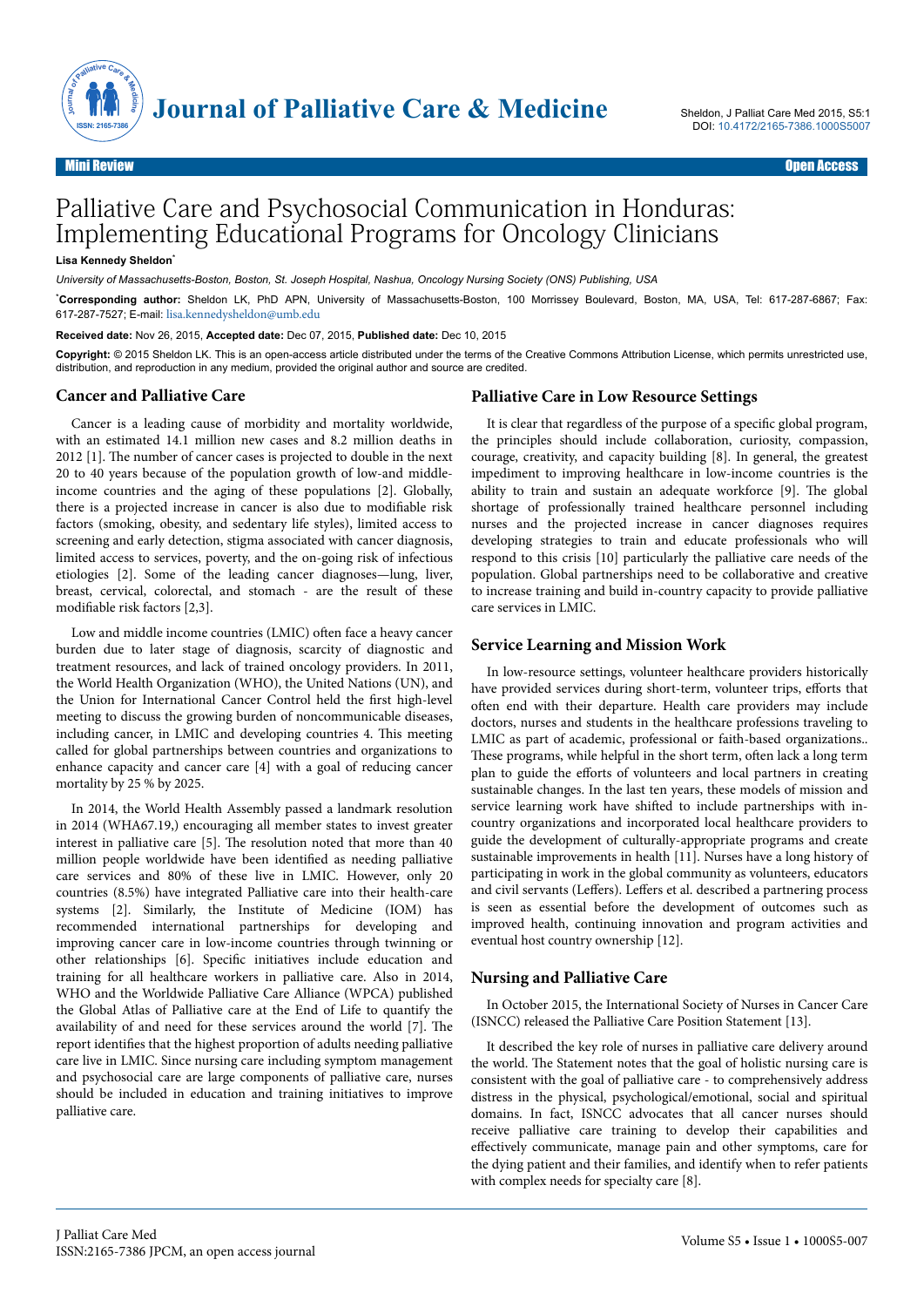#### Page 2 of 3

Nurses provide palliative care in differing settings and with varying resources and training. [14] Нe list includes key psychological and emotional issues that should be assessed and addressed in palliative care: 1) assessment and treatment of psychological distress, 2) addressing the suffering of the relative or caregiver(s), and 3) assessment and treatment of depression and anxiety. Нere is evidence in the literature about training programs in the psychological and emotional issues in palliative care. In one study, Kubota et al. (2015) implemented a psyhco-oncology training program for nurses to teach topics such as the normal reactions of patients, detecting and managing clinically significant distress, and assessing suicidal thoughts and depression using multiple teaching pedagogies [15]. Нe findings of this study demonstrated that nurses knowledge and confidence were increased with training. Pastrana, Wenk, De Lima (2015) used a workshop in another Latin America country, Colombia, to develop consensus-based palliative care competencies for undergraduate nurses and physicians [16]. Нe findings of this study described six categories of palliative care and included psychosocial and spiritual issues.

The ISNCC 2015 Palliative Care Statement reaffirms that the delivery of palliative care to cancer patients must be culturally sensitive and relevant to the country and context. Cancer nurses play a key role in attending to important cultural considerations, such as beliefs related to disease causation, stigma, diagnosis, treatment, side effects, end of life care and personal preferences [13]. In most cultures, decisions reflect the family values and the needs of the patient but specific values may be unique to the patient and family and cannot be assumed based on the culture or religious and spiritual beliefs. Нere must be a willingness on the part of the nurses and palliative care providers to create time for open, sensitive discussions about the patient's and family's needs and concerns, separate from routine physical care.

# **Psychosocial Communication in Palliative Care**

Addressing psychosocial concerns is a core component of palliative care. Нe WHA resolution (WHA67.19) [5] recognized the ethical duty of healthcare providers to alleviate suffering, including suffering related to psychosocial issues, as foundational when providing palliative care. IAHPC List of Essential Practices [14,15] includes key psychological and emotional issues that should be assessed and addressed in palliative care: 1) assessment and treatment of psychological distress, 2) addressing the suffering of the relative or caregiver(s), and 3) assessment and treatment of depression and anxiety.

Communication about psychosocial issues in palliative care may be difficult to begin for both patients and nurses. One question that has been used as a global entrée into these discussions is "What matters most to you?" [16,17] A program initiated for the Institute for Health Care Improvement started a program based on this one question to help begin these important discussions about psychosocial issues and, in the case of life-shortening illness, end-of-life preferences. Нe question serves as an opening to a conversation with patients and families to promote being "conversation ready" whether in the home, hospital or clinic.

In palliative care, specific communication issues arise when discussing psychosocial concerns with patients and families. Common psychosocial concerns include anxiety, uncertainty and fear, worries and depression, anticipatory grief and loss, family relationships, and existential concerns. Some of these conversations may be difficult for

nurses and evoke emotions in the nurse such as sadness that may limit the ability or willingness of the nurse to discuss sensitive issues with the patient and family. Нere is evidence in the literature that training programs in the psychological and emotional issues in palliative care can improve nursing knowledge and confidence in addressing these issues. In one study, Kubota et al. (2015) implemented a psyhcooncology training program for nurses to teach topics such as the normal reactions of patients, detecting and managing clinically significant distress, and assessing suicidal thoughts and depression using multiple teaching pedagogies [15]. Нe findings of this study demonstrated that nurses' knowledge and confidence increased with training.

# **Palliative Care in Latin America and Honduras**

In Latin America, macro indicators were used to track to palliative care development in Latin America [16]. Нe macro indicators identified the main barriers to the development of palliative care in four domains: policy, education, medication availability and implementation. Honduras ranked in the lowest group with Bolivia, Dominican Republic and Guatemala. Lack of policies about palliative care services such as lack of national standards and guidelines impede the development and implementation of palliative care [17]. In addition, the process for acquiring morphine and other opioids is limited due to paperwork and many levels of approval prior to giving a patient in pain a narcotic for relief of suffering.

In 2001, the Latin American Association of Palliative Care (ALCP) was formed to promote the development of palliative care in Latin America and the Caribbean (http://cuidadospaliativos.org/home). In 2012, the ALCP published the ALCP Atlas of Palliative Care to monitor the development of palliative care services in Latin America [18].

According to the macro indicators, Honduras ranked in the lowest group with Bolivia, Dominican Republic and Guatemala [18]. Honduras carries the burden of many low resource countries – few programs for screening, later stage diagnosis and greater symptom burden. According to the World Bank (2103), 58.8% of the population of Honduras lives below the poverty line [19]. While Honduras has a National Primary Care Program, only 60% of the population receive public health care services provided by the Secretary of Health (WHO, 2015). In Honduras, there are 7,400 new cases of cancer per year with the most frequent cancers being cervix uteri, stomach, liver, breast and prostate [20]. Cancer of the cervix uteri is the fourth most common cancer worldwide but the most frequently diagnosed cancer, regardless of gender, in Honduras, and the leading cause of cancer deaths among women [21]. According to the ALCP Atlas, Honduras ranked lowest in palliative care services/units/teams per one million inhabitants (0.24) with one team in the country, no hospice facilities, no faculty teaching palliative care in the medical schools, and no information about the numbers of nursing faculty [20]. Нere is one hospice unit in the country, the Palliative Care Unit at Emma Romero de Callejas Cancer Center in Tegucigalpa.

# **Palliative Care: Nursing Education in Honduras**

Education and training in palliative care are needed for all health professionals. One of the macro indicators proposed by Pastrana et al. was the proportion of nursing and medical schools that include palliative care education in undergraduate programs. Unfortunately, there was no information available regarding the numbers of nurses or